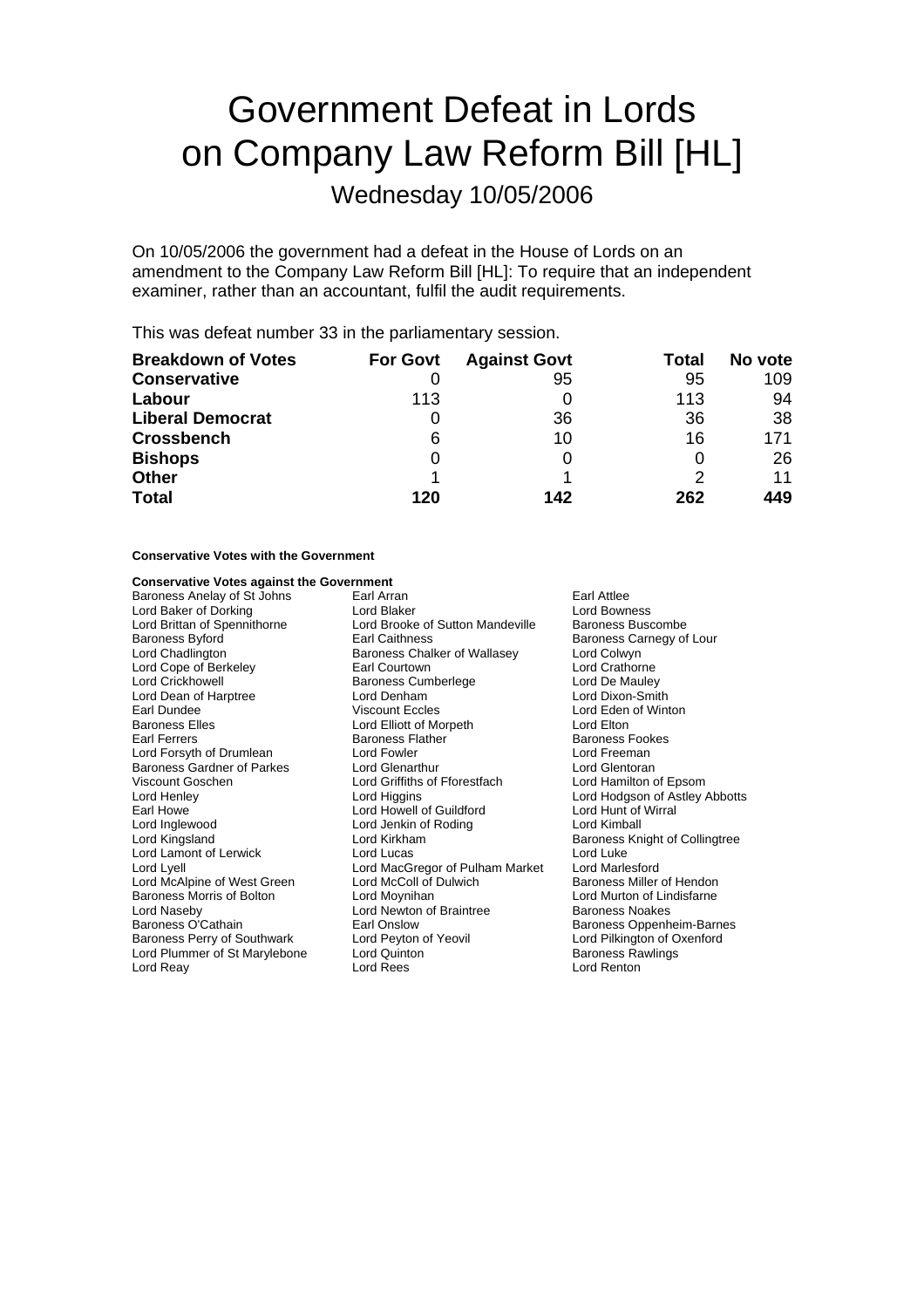### **Labour Votes with the Government**<br>**Lord Acton**

Lord Bernstein of Craigweil Lord Carter of Coles Lord Clark of Windermere<br>
Lord Corbett of Castle Vale Baroness Crawley Lord Dixon **Lord Drayson Lord Drayson**<br>
Lord Eatwell **Lord Elder** Baroness Hilton of Eggardon Baroness Kennedy of The Shaws<br>Lord Lea of Crondall Baroness Morgan of Huyton Baroness Morgan of Drefelin<br>
Lord Patel of Blackburn Baroness Pitkeathley Lord Randall of St Budeaux Baroness Rendell of Babergh<br>
Lord Rosser Lord Rowlands Baroness Turner of Camden Lord Whitty **Baroness Wilkins** 

Lord Roberts of Conwy<br>
Baroness Sharples<br>
Lord Shaw of Northstead
Lord Skelmersdale
Lord Skelmersdale Baroness Sharples<br>
Lord Stewartby<br>
Lord Strathclyde<br>
Lord Strathclyde Lord Stewartby Lord Strathclyde Baroness Thatcher Viscount Trenchard Viscount Ullswater Lord Waddington Lord Windlesham

Baroness Adams of Craigielea Lord Adonis Lord Ahmed Lord Alli Lord Alli Communication Corress Amos<br>
Lord Anderson of Swansea Baroness Andrews Lord Archer of Sandwell Lord Anderson of Swansea **Baroness Andrews** Lord Archer of Sandwell<br>Baroness Ashton of Upholland Lord Bach **Lord Archer Cord Bassam of Brighton** Baroness Ashton of Upholland Lord Bach Lord Bach Lord Bassam of Brighton Lord Bassam of Brighton Lord Bilston Lord Bilston Lord Baroness Blackstone Lord Borrie Lord Brooke of Alverthorpe Lord Brookman Lord Brooks of Tremorfa Lord Campbell-Savours Lord Carter<br>Lord Carter of Coles Lord Clark of Windermere Lord Clinton-Davis Lord Corbett of Castle Vale Baroness Crawley Lord Davidson of Glen Clova<br>
Lord Davies of Oldham Baroness Dean of Thornton-le-Fylde Lord Desai Lord Davies of Oldham Baroness Dean of Thornton-le-Fylde Lord Desai Lord Eatwell Lord Elder Lord Elder Lord Evans of Temple Guiting<br>
Lord Evans of Parkside Baroness Falkender Baroness Farrington of Ribblet Lord Faulkner of Worcester Lord Filkin Lord Foster of Bishop Auckland<br>
Lord Foulkes of Cumnock Baroness Gale Cord Lord Gordon of Strathblane Lord Foulkes of Cumnock **Baroness Gale** Baroness Gale Lord Gordon of Strathblane<br>Baroness Goudie **Lord Gord Gord Gordon Condom** Lord Grabiner Lord Gould of Brookwood Lord Grabiner<br>
Lord Grocott Lord Harris of Haringey Lord Graham of Edmonton Lord Grocott Lord Grocott Lord Harris of Chilton Cord Harris of Lord Haskel Lord Harrison Lord Hart of Chilton Lord Haskel Baroness Hayman<br>
Baroness Hollis of Heigham<br>
Lord Howarth of Newport Lord Howie of Troon **Lord Hoyle** Lord Hoyle **Lord Hughes of Woodside**<br>
Baroness Jav of Paddington Lord Jones Lord Lord Judd Baroness Jay of Paddington Lord Jones Lord Judd Lord Lipsey **Cronocle Crondall Lord Lipsey** Baroness Lockwood Lord Lofthouse of Pontefract Lord Macdonald of Tradeston Lord MacKenzie of Culkein<br>Baroness Massey of Darwen Lord Maxton Cord Maxton Baroness McIntosh of Hudr Lord Maxton **Baroness McIntosh of Hudnall**<br>
Lord Mitchell<br>
Lord Moonie Lord McKenzie of Luton **Lord Mitchell** Lord Moonie<br>
Baroness Morgan of Huyton Baroness Morgan of Drefelin Lord O'Neill of Clackmannan Lord Patel of Blackburn **Baroness Pitkeathley** Baroness Ramsay of Cartvale Baroness Ramsay of Cartvale<br> **Baroness Rendell of Startware Baroness Rendell of Babergh Baroness Rendell of Richard** Lord Sainsbury of Turville **Lord Sawyer** Cord Sawyer Baroness Scotland of Asthal<br>
Lord Sevel Baroness Scotland of Asthal<br>
Lord Sevel Baroness Scotland of Asthal Lord Sewel **Lord Sheldon** Cord Sheldon **Cord Sheldon** Viscount Simon Viscount Simon<br>
Lord Solev **Cord Taylor of Blackburn** Baroness Taylor of Bolton Lord Taylor of Blackburn Lord Temple-Morris Lord Tomlinson Lord Triesman Lord Tunnicliffe **Lord Turnberg**<br>
Baroness Uddin **Communication**<br>
Baroness Whitaker

Baroness Farrington of Ribbleton Baroness Royall of Blaisdon

**Labour Votes against the Government**

#### **Liberal Democrat Votes with the Government**

## **Liberal Democrat Votes against the Government**<br>
Lord Addington **Lord Adderdice**

Baroness Bonham-Carter of Yarnbury Lord Bradshaw **Lord Carlile Lord Carlile Carlile Carlile Carlile Carlile Carli**<br>Lord Cholakia **Lord Dykes** Lord Dykes Lord Chidgey **Lord Dholakia** Viscount Falkland **Viscount Falkland** Lord Garden Lord Garden Lord Goodhart<br>
Baroness Hamwee **Baroness Harris of Richmond** Lord Jones of Cheltenham Baroness Hamwee<br>
Lord Kirkwood of Kirkhope<br>
Lord McNally

Lord Alderdice **Communist Constructs**<br>
Lord Bradshaw **Lord Carlile of Berriew** 

**Baroness Miller of Chilthorne Domer**